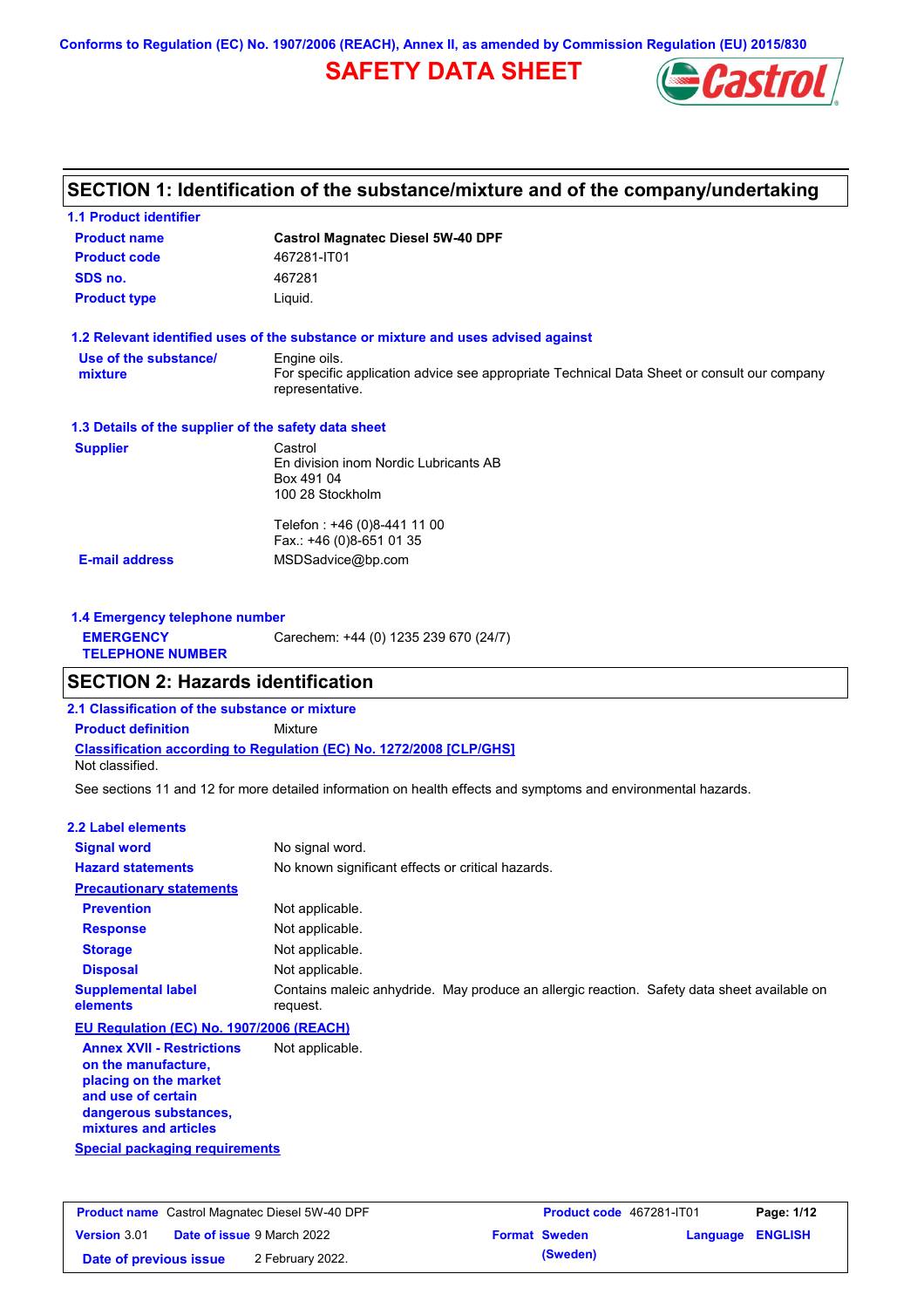# **SECTION 2: Hazards identification**

| <b>Containers to be fitted</b><br>with child-resistant<br>fastenings                                                     | Not applicable.                                                                                                                                                                                                          |
|--------------------------------------------------------------------------------------------------------------------------|--------------------------------------------------------------------------------------------------------------------------------------------------------------------------------------------------------------------------|
| <b>Tactile warning of danger</b>                                                                                         | Not applicable.                                                                                                                                                                                                          |
| 2.3 Other hazards                                                                                                        |                                                                                                                                                                                                                          |
| <b>Results of PBT and vPvB</b><br>assessment                                                                             | Product does not meet the criteria for PBT or vPvB according to Regulation (EC) No. 1907/2006,<br>Annex XIII.                                                                                                            |
| <b>Product meets the criteria</b><br>for PBT or vPvB according<br>to Regulation (EC) No.<br><b>1907/2006, Annex XIII</b> | This mixture does not contain any substances that are assessed to be a PBT or a vPvB.                                                                                                                                    |
| Other hazards which do<br>not result in classification                                                                   | Defatting to the skin.<br>USED ENGINE OILS<br>Used engine oil may contain hazardous components which have the potential to cause skin<br>cancer.<br>See Toxicological Information, section 11 of this Safety Data Sheet. |

### **SECTION 3: Composition/information on ingredients**

#### **3.2 Mixtures**

Mixture **Product definition**

Highly refined base oil (IP 346 DMSO extract < 3%). Proprietary performance additives.

| <b>Product/ingredient</b><br>name                              | <b>Identifiers</b>                                                                   | $\frac{9}{6}$ | <b>Regulation (EC) No.</b><br>1272/2008 [CLP]                                                                                                                                           | <b>Type</b> |
|----------------------------------------------------------------|--------------------------------------------------------------------------------------|---------------|-----------------------------------------------------------------------------------------------------------------------------------------------------------------------------------------|-------------|
| Distillates (petroleum), hydrotreated<br>heavy paraffinic      | REACH #: 01-2119484627-25<br>EC: 265-157-1<br>CAS: 64742-54-7<br>Index: 649-467-00-8 | $≥50 - ≤75$   | Not classified.                                                                                                                                                                         | $[2]$       |
| Distillates (petroleum), hydrotreated<br>heavy paraffinic      | REACH #: 01-2119484627-25<br>EC: 265-157-1<br>CAS: 64742-54-7<br>Index: 649-467-00-8 | 225 - ≤50     | Asp. Tox. 1, H304                                                                                                                                                                       | [1] [2]     |
| Benzene, ethenyl-, polymer with<br>1,3-butadiene, hydrogenated | CAS: 66070-58-4                                                                      | $\leq$ 3      | Aquatic Chronic 4, H413                                                                                                                                                                 | $[1]$       |
| maleic anhydride                                               | REACH #: 01-2119472428-31<br>EC: 203-571-6<br>CAS: 108-31-6<br>Index: 607-096-00-9   | < 0.001       | Acute Tox. 4, H302<br>Skin Corr. 1B, H314<br>Eye Dam. 1, H318<br>Resp. Sens. 1, H334<br>Skin Sens. 1A, H317<br>STOT RE 1, H372<br>(respiratory system)<br>(inhalation)<br><b>EUH071</b> | [1] [2]     |

**See Section 16 for the full text of the H statements declared above.**

#### **Type**

[1] Substance classified with a health or environmental hazard

[2] Substance with a workplace exposure limit

[3] Substance meets the criteria for PBT according to Regulation (EC) No. 1907/2006, Annex XIII

[4] Substance meets the criteria for vPvB according to Regulation (EC) No. 1907/2006, Annex XIII

[5] Substance of equivalent concern

[6] Additional disclosure due to company policy

Occupational exposure limits, if available, are listed in Section 8.

### **SECTION 4: First aid measures**

### **4.1 Description of first aid measures**

| <b>Eye contact</b>  | contact lenses. Get medical attention.                | In case of contact, immediately flush eyes with plenty of water for at least 15 minutes. Eyelids<br>should be held away from the eyeball to ensure thorough rinsing. Check for and remove any |            |
|---------------------|-------------------------------------------------------|-----------------------------------------------------------------------------------------------------------------------------------------------------------------------------------------------|------------|
| <b>Skin contact</b> | reuse. Get medical attention if irritation develops.  | Wash skin thoroughly with soap and water or use recognised skin cleanser. Remove<br>contaminated clothing and shoes. Wash clothing before reuse. Clean shoes thoroughly before                |            |
|                     | <b>Product name</b> Castrol Magnatec Diesel 5W-40 DPF | Product code 467281-IT01                                                                                                                                                                      | Page: 2/12 |

| <b>Version</b> 3.01    | <b>Date of issue</b> 9 March 2022 | <b>Format Sweden</b> | Language ENGLISH |  |
|------------------------|-----------------------------------|----------------------|------------------|--|
| Date of previous issue | 2 February 2022.                  | (Sweden)             |                  |  |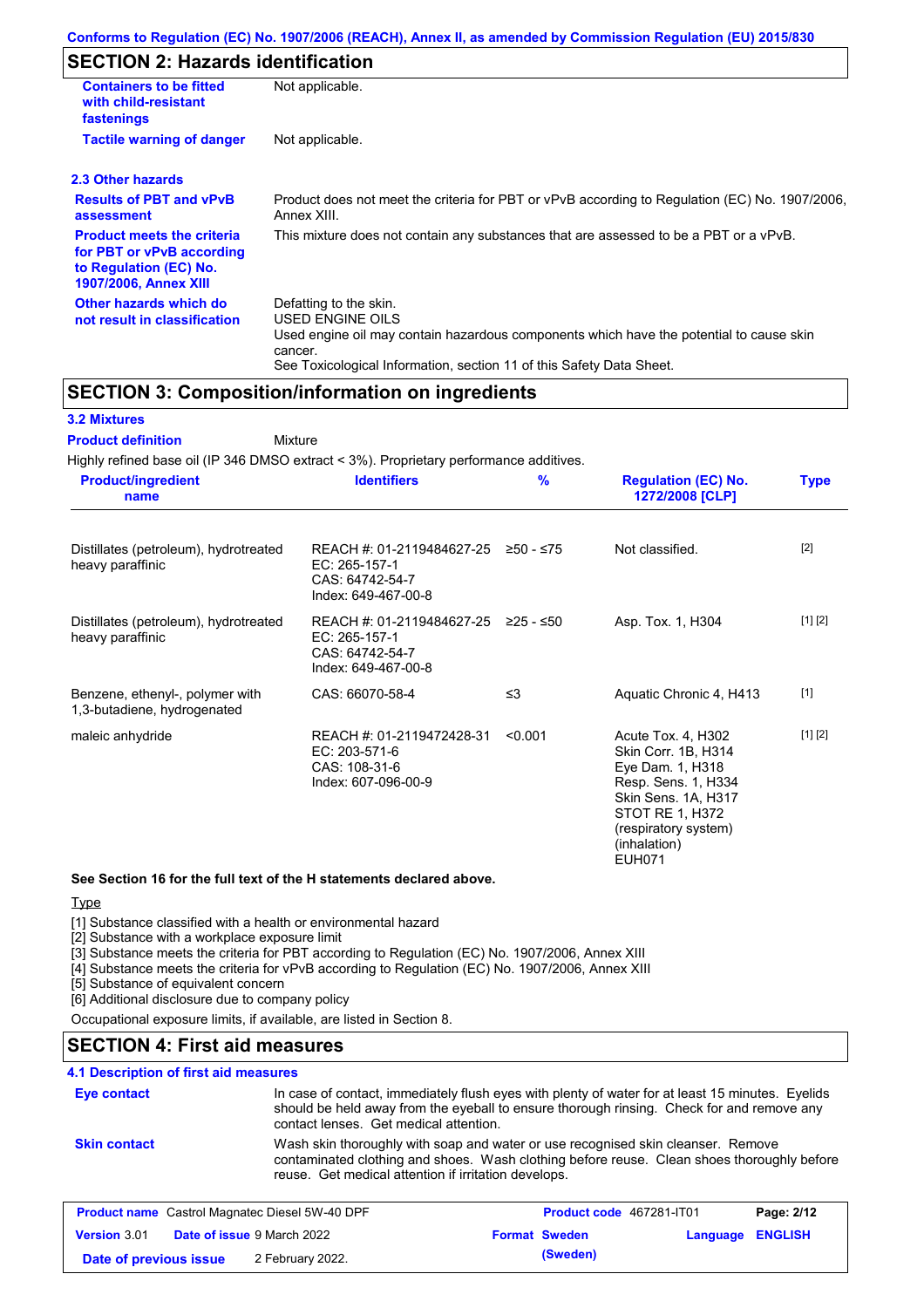### **Conforms to Regulation (EC) No. 1907/2006 (REACH), Annex II, as amended by Commission Regulation (EU) 2015/830**

## **SECTION 4: First aid measures**

| <b>Inhalation</b>                 | If inhaled, remove to fresh air. In case of inhalation of decomposition products in a fire,<br>symptoms may be delayed. The exposed person may need to be kept under medical<br>surveillance for 48 hours. Get medical attention if symptoms occur. |
|-----------------------------------|-----------------------------------------------------------------------------------------------------------------------------------------------------------------------------------------------------------------------------------------------------|
| Ingestion                         | Do not induce vomiting unless directed to do so by medical personnel. Get medical attention if<br>symptoms occur.                                                                                                                                   |
| <b>Protection of first-aiders</b> | No action shall be taken involving any personal risk or without suitable training.                                                                                                                                                                  |

#### **4.2 Most important symptoms and effects, both acute and delayed**

See Section 11 for more detailed information on health effects and symptoms.

| <b>Potential acute health effects</b> |                                                                                                                     |
|---------------------------------------|---------------------------------------------------------------------------------------------------------------------|
| <b>Inhalation</b>                     | Exposure to decomposition products may cause a health hazard. Serious effects may be<br>delayed following exposure. |
| <b>Ingestion</b>                      | No known significant effects or critical hazards.                                                                   |
| <b>Skin contact</b>                   | Defatting to the skin. May cause skin dryness and irritation.                                                       |
| Eye contact                           | No known significant effects or critical hazards.                                                                   |
|                                       | Delayed and immediate effects as well as chronic effects from short and long-term exposure                          |
| <b>Inhalation</b>                     | Overexposure to the inhalation of airborne droplets or aerosols may cause irritation of the<br>respiratory tract.   |
| <b>Ingestion</b>                      | Ingestion of large quantities may cause nausea and diarrhoea.                                                       |
| <b>Skin contact</b>                   | Prolonged or repeated contact can defat the skin and lead to irritation and/or dermatitis.                          |
| Eye contact                           | Potential risk of transient stinging or redness if accidental eye contact occurs.                                   |
|                                       |                                                                                                                     |

#### **4.3 Indication of any immediate medical attention and special treatment needed**

| <b>Notes to physician</b> | Treatment should in general be symptomatic and directed to relieving any effects.   |
|---------------------------|-------------------------------------------------------------------------------------|
|                           | In case of inhalation of decomposition products in a fire, symptoms may be delayed. |
|                           | The exposed person may need to be kept under medical surveillance for 48 hours.     |

## **SECTION 5: Firefighting measures**

| 5.1 Extinguishing media                                   |                                                                                                                                                                                                                                                                                                                                                                   |
|-----------------------------------------------------------|-------------------------------------------------------------------------------------------------------------------------------------------------------------------------------------------------------------------------------------------------------------------------------------------------------------------------------------------------------------------|
| <b>Suitable extinguishing</b><br>media                    | In case of fire, use foam, dry chemical or carbon dioxide extinguisher or spray.                                                                                                                                                                                                                                                                                  |
| <b>Unsuitable extinguishing</b><br>media                  | Do not use water jet. The use of a water jet may cause the fire to spread by splashing the<br>burning product.                                                                                                                                                                                                                                                    |
| 5.2 Special hazards arising from the substance or mixture |                                                                                                                                                                                                                                                                                                                                                                   |
| <b>Hazards from the</b><br>substance or mixture           | In a fire or if heated, a pressure increase will occur and the container may burst.                                                                                                                                                                                                                                                                               |
| <b>Hazardous combustion</b><br>products                   | Combustion products may include the following:<br>carbon oxides $(CO, CO2)$ (carbon monoxide, carbon dioxide)<br>nitrogen oxides ( $NO$ , $NO2$ etc.)                                                                                                                                                                                                             |
| <b>5.3 Advice for firefighters</b>                        |                                                                                                                                                                                                                                                                                                                                                                   |
| <b>Special precautions for</b><br>fire-fighters           | No action shall be taken involving any personal risk or without suitable training. Promptly<br>isolate the scene by removing all persons from the vicinity of the incident if there is a fire.                                                                                                                                                                    |
| <b>Special protective</b><br>equipment for fire-fighters  | Fire-fighters should wear appropriate protective equipment and self-contained breathing<br>apparatus (SCBA) with a full face-piece operated in positive pressure mode. Clothing for fire-<br>fighters (including helmets, protective boots and gloves) conforming to European standard EN<br>469 will provide a basic level of protection for chemical incidents. |

### **SECTION 6: Accidental release measures**

|                                | 6.1 Personal precautions, protective equipment and emergency procedures                                                                                                                                                                                                                                                             |
|--------------------------------|-------------------------------------------------------------------------------------------------------------------------------------------------------------------------------------------------------------------------------------------------------------------------------------------------------------------------------------|
| For non-emergency<br>personnel | No action shall be taken involving any personal risk or without suitable training. Evacuate<br>surrounding areas. Keep unnecessary and unprotected personnel from entering. Do not touch<br>or walk through spilt material. Floors may be slippery; use care to avoid falling. Put on<br>appropriate personal protective equipment. |
| For emergency responders       | If specialised clothing is required to deal with the spillage, take note of any information in<br>Section 8 on suitable and unsuitable materials. See also the information in "For non-<br>emergency personnel".                                                                                                                    |

| <b>Product name</b> Castrol Magnatec Diesel 5W-40 DPF |                                   | <b>Product code</b> 467281-IT01 |                      | Page: 3/12              |  |
|-------------------------------------------------------|-----------------------------------|---------------------------------|----------------------|-------------------------|--|
| <b>Version 3.01</b>                                   | <b>Date of issue 9 March 2022</b> |                                 | <b>Format Sweden</b> | <b>Language ENGLISH</b> |  |
| Date of previous issue                                |                                   | 2 February 2022.                | (Sweden)             |                         |  |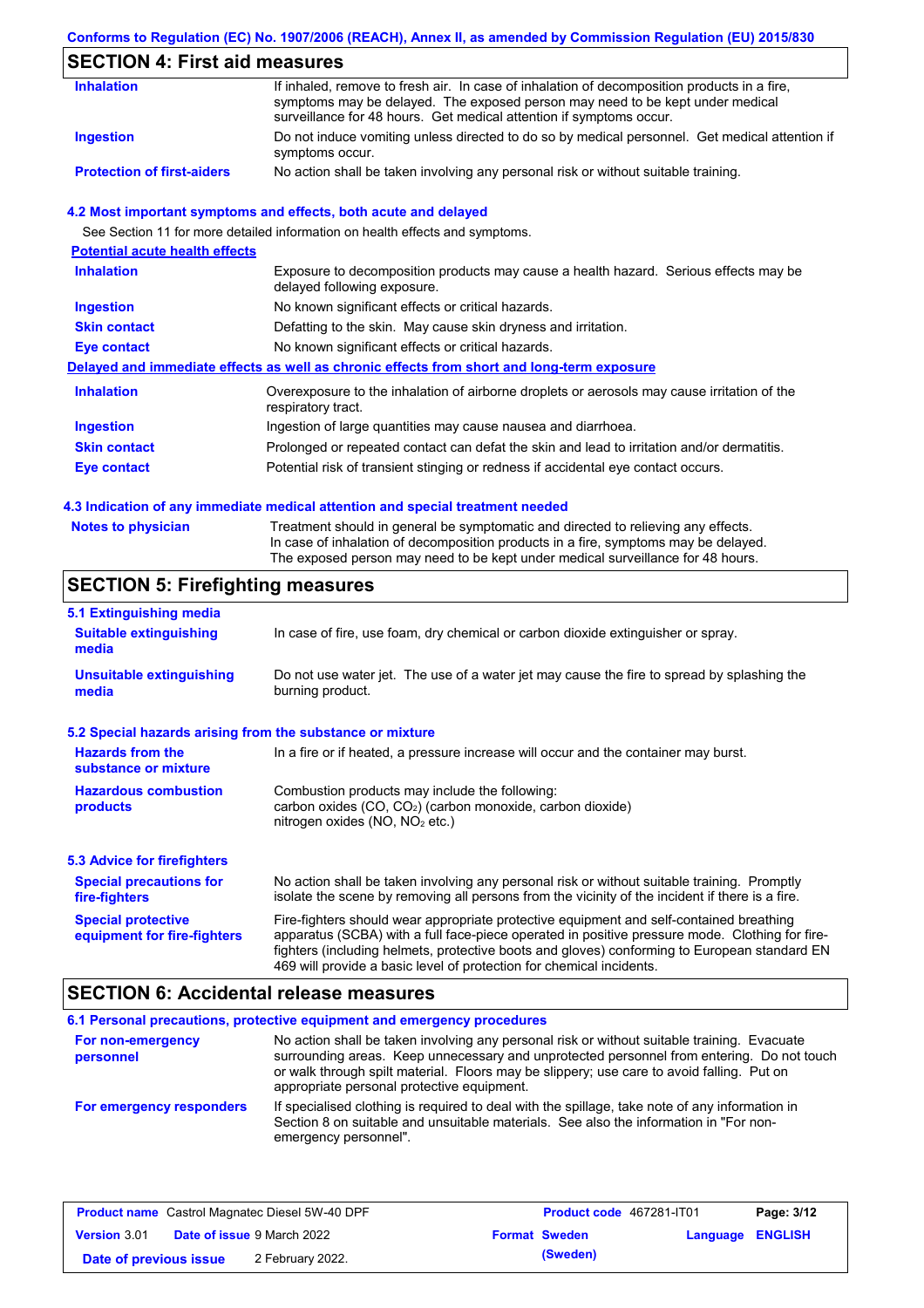### **SECTION 6: Accidental release measures**

| <b>6.2 Environmental</b><br><b>precautions</b> | Avoid dispersal of spilt material and runoff and contact with soil, waterways, drains and sewers.<br>Inform the relevant authorities if the product has caused environmental pollution (sewers,<br>waterways, soil or air).                                                                                                                                                                    |
|------------------------------------------------|------------------------------------------------------------------------------------------------------------------------------------------------------------------------------------------------------------------------------------------------------------------------------------------------------------------------------------------------------------------------------------------------|
|                                                | 6.3 Methods and material for containment and cleaning up                                                                                                                                                                                                                                                                                                                                       |
| <b>Small spill</b>                             | Stop leak if without risk. Move containers from spill area. Absorb with an inert material and<br>place in an appropriate waste disposal container. Dispose of via a licensed waste disposal<br>contractor.                                                                                                                                                                                     |
| <b>Large spill</b>                             | Stop leak if without risk. Move containers from spill area. Prevent entry into sewers, water<br>courses, basements or confined areas. Contain and collect spillage with non-combustible,<br>absorbent material e.g. sand, earth, vermiculite or diatomaceous earth and place in container<br>for disposal according to local regulations. Dispose of via a licensed waste disposal contractor. |
| 6.4 Reference to other<br><b>sections</b>      | See Section 1 for emergency contact information.<br>See Section 5 for firefighting measures.<br>See Section 8 for information on appropriate personal protective equipment.<br>See Section 12 for environmental precautions.<br>See Section 13 for additional waste treatment information.                                                                                                     |

### **SECTION 7: Handling and storage**

| 7.1 Precautions for safe handling                                                    |                                                                                                                                                                                                                                                                                                                                                                                                                                                                                          |
|--------------------------------------------------------------------------------------|------------------------------------------------------------------------------------------------------------------------------------------------------------------------------------------------------------------------------------------------------------------------------------------------------------------------------------------------------------------------------------------------------------------------------------------------------------------------------------------|
| <b>Protective measures</b>                                                           | Put on appropriate personal protective equipment.                                                                                                                                                                                                                                                                                                                                                                                                                                        |
| <b>Advice on general</b><br>occupational hygiene                                     | Eating, drinking and smoking should be prohibited in areas where this material is handled,<br>stored and processed. Wash thoroughly after handling. Remove contaminated clothing and<br>protective equipment before entering eating areas. See also Section 8 for additional<br>information on hygiene measures.                                                                                                                                                                         |
| <b>7.2 Conditions for safe</b><br>storage, including any<br><i>incompatibilities</i> | Store in accordance with local regulations. Store in a dry, cool and well-ventilated area, away<br>from incompatible materials (see Section 10). Keep away from heat and direct sunlight. Keep<br>container tightly closed and sealed until ready for use. Containers that have been opened must<br>be carefully resealed and kept upright to prevent leakage. Store and use only in equipment/<br>containers designed for use with this product. Do not store in unlabelled containers. |
| <b>Not suitable</b>                                                                  | Prolonged exposure to elevated temperature.                                                                                                                                                                                                                                                                                                                                                                                                                                              |
| 7.3 Specific end use(s)                                                              |                                                                                                                                                                                                                                                                                                                                                                                                                                                                                          |

**Recommendations**

See section 1.2 and Exposure scenarios in annex, if applicable.

### **SECTION 8: Exposure controls/personal protection**

| <b>Occupational exposure limits</b>                    |                                                                                                                                                                                                                                                                                                                 |  |  |  |
|--------------------------------------------------------|-----------------------------------------------------------------------------------------------------------------------------------------------------------------------------------------------------------------------------------------------------------------------------------------------------------------|--|--|--|
| <b>Product/ingredient name</b>                         | <b>Exposure limit values</b>                                                                                                                                                                                                                                                                                    |  |  |  |
| Distillates (petroleum), hydrotreated heavy paraffinic | Work environment authority Regulation 2020:6 (Sweden).<br>TWA: 1 mg/m <sup>3</sup> 8 hours. Issued/Revised: 8/1996 Form: mist and fume<br>STEL: 3 mg/m <sup>3</sup> 15 minutes. Issued/Revised: 8/1996 Form: mist and fume                                                                                      |  |  |  |
| Distillates (petroleum), hydrotreated heavy paraffinic | Work environment authority Regulation 2020:6 (Sweden).<br>TWA: 1 mg/m <sup>3</sup> 8 hours. Issued/Revised: 8/1996 Form: mist and fume<br>STEL: 3 mg/m <sup>3</sup> 15 minutes. Issued/Revised: 8/1996 Form: mist and fume                                                                                      |  |  |  |
| maleic anhydride                                       | Work environment authority Regulation 2020:6 (Sweden). Skin<br>sensitiser.<br>TWA: 0.05 ppm 8 hours. Issued/Revised: 7/2012<br>TWA: 0.2 mg/m <sup>3</sup> 8 hours. Issued/Revised: 7/2012<br>STEL: 0.1 ppm 15 minutes. Issued/Revised: 6/2016<br>STEL: 0.4 mg/m <sup>3</sup> 15 minutes. Issued/Revised: 6/2016 |  |  |  |
|                                                        | Whilst specific OELs for certain components may be shown in this section, other components may be present in any mist,<br>vapour or dust produced. Therefore, the specific OELs may not be applicable to the product as a whole and are provided for                                                            |  |  |  |

guidance only.

**Recommended monitoring procedures** If this product contains ingredients with exposure limits, personal, workplace atmosphere or biological monitoring may be required to determine the effectiveness of the ventilation or other control measures and/or the necessity to use respiratory protective equipment. Reference should be made to monitoring standards, such as the following: European Standard EN 689 (Workplace atmospheres - Guidance for the assessment of exposure by inhalation to chemical agents for comparison with limit values and measurement strategy) European Standard EN 14042 (Workplace atmospheres - Guide for the application and use of procedures for the

| <b>Product name</b> Castrol Magnatec Diesel 5W-40 DPF |  | <b>Product code 467281-IT01</b>   |                      | Page: 4/12              |  |
|-------------------------------------------------------|--|-----------------------------------|----------------------|-------------------------|--|
| <b>Version 3.01</b>                                   |  | <b>Date of issue 9 March 2022</b> | <b>Format Sweden</b> | <b>Language ENGLISH</b> |  |
| Date of previous issue                                |  | 2 February 2022.                  | (Sweden)             |                         |  |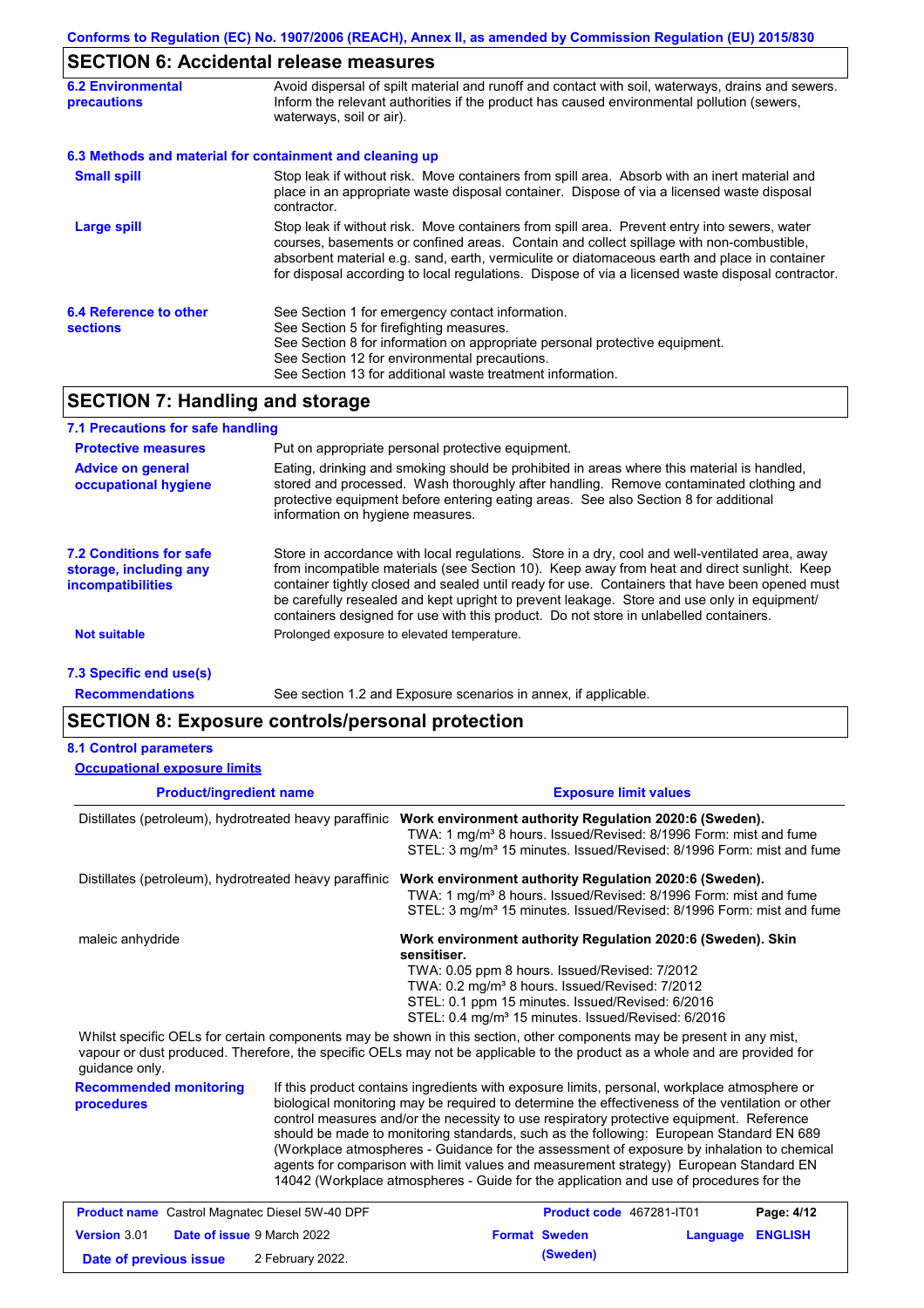## **SECTION 8: Exposure controls/personal protection**

assessment of exposure to chemical and biological agents) European Standard EN 482 (Workplace atmospheres - General requirements for the performance of procedures for the measurement of chemical agents) Reference to national guidance documents for methods for the determination of hazardous substances will also be required.

|  |  | <b>Derived No Effect Level</b> |  |
|--|--|--------------------------------|--|
|--|--|--------------------------------|--|

No DNELs/DMELs available.

#### **Predicted No Effect Concentration**

No PNECs available

| <b>8.2 Exposure controls</b><br><b>Appropriate engineering</b> |                                                                     | Provide exhaust ventilation or other engineering controls to keep the relevant airborne                                                                                                                                                                                                                                                                                                                                                                                          |            |
|----------------------------------------------------------------|---------------------------------------------------------------------|----------------------------------------------------------------------------------------------------------------------------------------------------------------------------------------------------------------------------------------------------------------------------------------------------------------------------------------------------------------------------------------------------------------------------------------------------------------------------------|------------|
| controls                                                       | concentrations below their respective occupational exposure limits. |                                                                                                                                                                                                                                                                                                                                                                                                                                                                                  |            |
|                                                                | kept in good condition and properly maintained.                     | All activities involving chemicals should be assessed for their risks to health, to ensure<br>exposures are adequately controlled. Personal protective equipment should only be considered<br>after other forms of control measures (e.g. engineering controls) have been suitably evaluated.<br>Personal protective equipment should conform to appropriate standards, be suitable for use, be                                                                                  |            |
|                                                                |                                                                     | Your supplier of personal protective equipment should be consulted for advice on selection and<br>appropriate standards. For further information contact your national organisation for standards.<br>The final choice of protective equipment will depend upon a risk assessment. It is important to<br>ensure that all items of personal protective equipment are compatible.                                                                                                  |            |
| <b>Individual protection measures</b>                          |                                                                     |                                                                                                                                                                                                                                                                                                                                                                                                                                                                                  |            |
| <b>Hygiene measures</b>                                        | stations and safety showers are close to the workstation location.  | Wash hands, forearms and face thoroughly after handling chemical products, before eating,<br>smoking and using the lavatory and at the end of the working period. Ensure that eyewash                                                                                                                                                                                                                                                                                            |            |
| <b>Respiratory protection</b>                                  | of the working conditions.                                          | In case of insufficient ventilation, wear suitable respiratory equipment.<br>The correct choice of respiratory protection depends upon the chemicals being handled, the<br>conditions of work and use, and the condition of the respiratory equipment. Safety procedures<br>should be developed for each intended application. Respiratory protection equipment should<br>therefore be chosen in consultation with the supplier/manufacturer and with a full assessment          |            |
| <b>Eye/face protection</b>                                     | Safety glasses with side shields.                                   |                                                                                                                                                                                                                                                                                                                                                                                                                                                                                  |            |
| <b>Skin protection</b>                                         |                                                                     |                                                                                                                                                                                                                                                                                                                                                                                                                                                                                  |            |
| <b>Hand protection</b>                                         | <b>General Information:</b>                                         |                                                                                                                                                                                                                                                                                                                                                                                                                                                                                  |            |
|                                                                |                                                                     | Because specific work environments and material handling practices vary, safety procedures<br>should be developed for each intended application. The correct choice of protective gloves<br>depends upon the chemicals being handled, and the conditions of work and use. Most gloves<br>provide protection for only a limited time before they must be discarded and replaced (even the<br>best chemically resistant gloves will break down after repeated chemical exposures). |            |
|                                                                | a full assessment of the working conditions.                        | Gloves should be chosen in consultation with the supplier / manufacturer and taking account of                                                                                                                                                                                                                                                                                                                                                                                   |            |
|                                                                | Recommended: Nitrile gloves.<br><b>Breakthrough time:</b>           |                                                                                                                                                                                                                                                                                                                                                                                                                                                                                  |            |
|                                                                | Our recommendations on the selection of gloves are as follows:      | Breakthrough time data are generated by glove manufacturers under laboratory test conditions<br>and represent how long a glove can be expected to provide effective permeation resistance. It<br>is important when following breakthrough time recommendations that actual workplace<br>conditions are taken into account. Always consult with your glove supplier for up-to-date<br>technical information on breakthrough times for the recommended glove type.                 |            |
|                                                                | Continuous contact:                                                 |                                                                                                                                                                                                                                                                                                                                                                                                                                                                                  |            |
|                                                                | can be obtained.                                                    | Gloves with a minimum breakthrough time of 240 minutes, or >480 minutes if suitable gloves                                                                                                                                                                                                                                                                                                                                                                                       |            |
|                                                                | replacement regimes are determined and adhered to.                  | If suitable gloves are not available to offer that level of protection, gloves with shorter<br>breakthrough times may be acceptable as long as appropriate glove maintenance and                                                                                                                                                                                                                                                                                                 |            |
|                                                                | Short-term / splash protection:                                     |                                                                                                                                                                                                                                                                                                                                                                                                                                                                                  |            |
|                                                                | Recommended breakthrough times as above.                            | It is recognised that for short-term, transient exposures, gloves with shorter breakthrough times<br>may commonly be used. Therefore, appropriate maintenance and replacement regimes must                                                                                                                                                                                                                                                                                       |            |
|                                                                | <b>Product name</b> Castrol Magnatec Diesel 5W-40 DPF               | Product code 467281-IT01                                                                                                                                                                                                                                                                                                                                                                                                                                                         | Page: 5/12 |

|                        |  |                                   |                      |                  | -------- |
|------------------------|--|-----------------------------------|----------------------|------------------|----------|
| <b>Version 3.01</b>    |  | <b>Date of issue 9 March 2022</b> | <b>Format Sweden</b> | Language ENGLISH |          |
| Date of previous issue |  | 2 February 2022.                  | (Sweden)             |                  |          |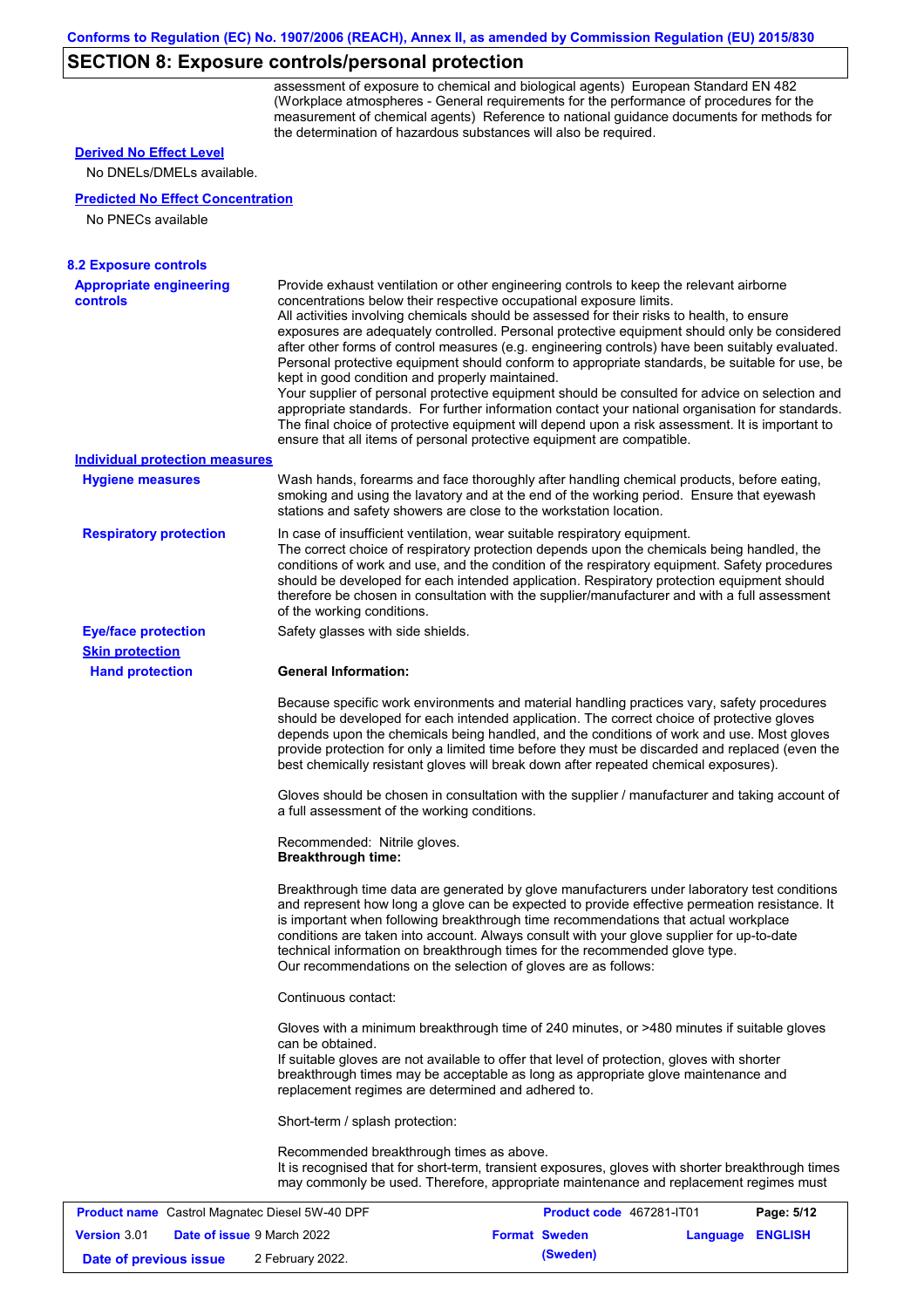## **SECTION 8: Exposure controls/personal protection**

be determined and rigorously followed.

#### **Glove Thickness:**

For general applications, we recommend gloves with a thickness typically greater than 0.35 mm.

|                                           | It should be emphasised that glove thickness is not necessarily a good predictor of glove<br>resistance to a specific chemical, as the permeation efficiency of the glove will be dependent<br>on the exact composition of the glove material. Therefore, glove selection should also be based<br>on consideration of the task requirements and knowledge of breakthrough times.<br>Glove thickness may also vary depending on the glove manufacturer, the glove type and the<br>glove model. Therefore, the manufacturers' technical data should always be taken into account<br>to ensure selection of the most appropriate glove for the task.                                     |
|-------------------------------------------|---------------------------------------------------------------------------------------------------------------------------------------------------------------------------------------------------------------------------------------------------------------------------------------------------------------------------------------------------------------------------------------------------------------------------------------------------------------------------------------------------------------------------------------------------------------------------------------------------------------------------------------------------------------------------------------|
|                                           | Note: Depending on the activity being conducted, gloves of varying thickness may be required<br>for specific tasks. For example:                                                                                                                                                                                                                                                                                                                                                                                                                                                                                                                                                      |
|                                           | • Thinner gloves (down to 0.1 mm or less) may be required where a high degree of manual<br>dexterity is needed. However, these gloves are only likely to give short duration protection and<br>would normally be just for single use applications, then disposed of.                                                                                                                                                                                                                                                                                                                                                                                                                  |
|                                           | • Thicker gloves (up to 3 mm or more) may be required where there is a mechanical (as well<br>as a chemical) risk i.e. where there is abrasion or puncture potential.                                                                                                                                                                                                                                                                                                                                                                                                                                                                                                                 |
| <b>Skin and body</b>                      | Use of protective clothing is good industrial practice.<br>Personal protective equipment for the body should be selected based on the task being<br>performed and the risks involved and should be approved by a specialist before handling this<br>product.<br>Cotton or polyester/cotton overalls will only provide protection against light superficial<br>contamination that will not soak through to the skin. Overalls should be laundered on a regular<br>basis. When the risk of skin exposure is high (e.g. when cleaning up spillages or if there is a<br>risk of splashing) then chemical resistant aprons and/or impervious chemical suits and boots<br>will be required. |
| <b>Refer to standards:</b>                | Respiratory protection: EN 529<br>Gloves: EN 420, EN 374<br>Eye protection: EN 166<br>Filtering half-mask: EN 149<br>Filtering half-mask with valve: EN 405<br>Half-mask: EN 140 plus filter<br>Full-face mask: EN 136 plus filter<br>Particulate filters: EN 143<br>Gas/combined filters: EN 14387                                                                                                                                                                                                                                                                                                                                                                                   |
| <b>Environmental exposure</b><br>controls | Emissions from ventilation or work process equipment should be checked to ensure they<br>comply with the requirements of environmental protection legislation. In some cases, fume<br>scrubbers, filters or engineering modifications to the process equipment will be necessary to<br>reduce emissions to acceptable levels.                                                                                                                                                                                                                                                                                                                                                         |

### **SECTION 9: Physical and chemical properties**

The conditions of measurement of all properties are at standard temperature and pressure unless otherwise indicated.

#### **9.1 Information on basic physical and chemical properties**

| <b>Appearance</b>                          |                                              |
|--------------------------------------------|----------------------------------------------|
| <b>Physical state</b>                      | Liguid.                                      |
| <b>Colour</b>                              | Amber.                                       |
| <b>Odour</b>                               | Not available.                               |
| <b>Odour threshold</b>                     | Not available.                               |
| рH                                         | Not applicable.                              |
| <b>Melting point/freezing point</b>        | Not available.                               |
| Initial boiling point and boiling<br>range | Not available.                               |
| <b>Pour point</b>                          | -42 $^{\circ}$ C                             |
| <b>Flash point</b>                         | Closed cup: 203°C (397.4°F) [Pensky-Martens] |
| <b>Evaporation rate</b>                    | Not available.                               |
| <b>Flammability (solid, gas)</b>           | Not available.                               |

| <b>Product name</b> Castrol Magnatec Diesel 5W-40 DPF    |  |                      | <b>Product code</b> 467281-IT01 |  | Page: 6/12 |
|----------------------------------------------------------|--|----------------------|---------------------------------|--|------------|
| <b>Date of issue 9 March 2022</b><br><b>Version 3.01</b> |  | <b>Format Sweden</b> | Language ENGLISH                |  |            |
| Date of previous issue                                   |  | 2 February 2022.     | (Sweden)                        |  |            |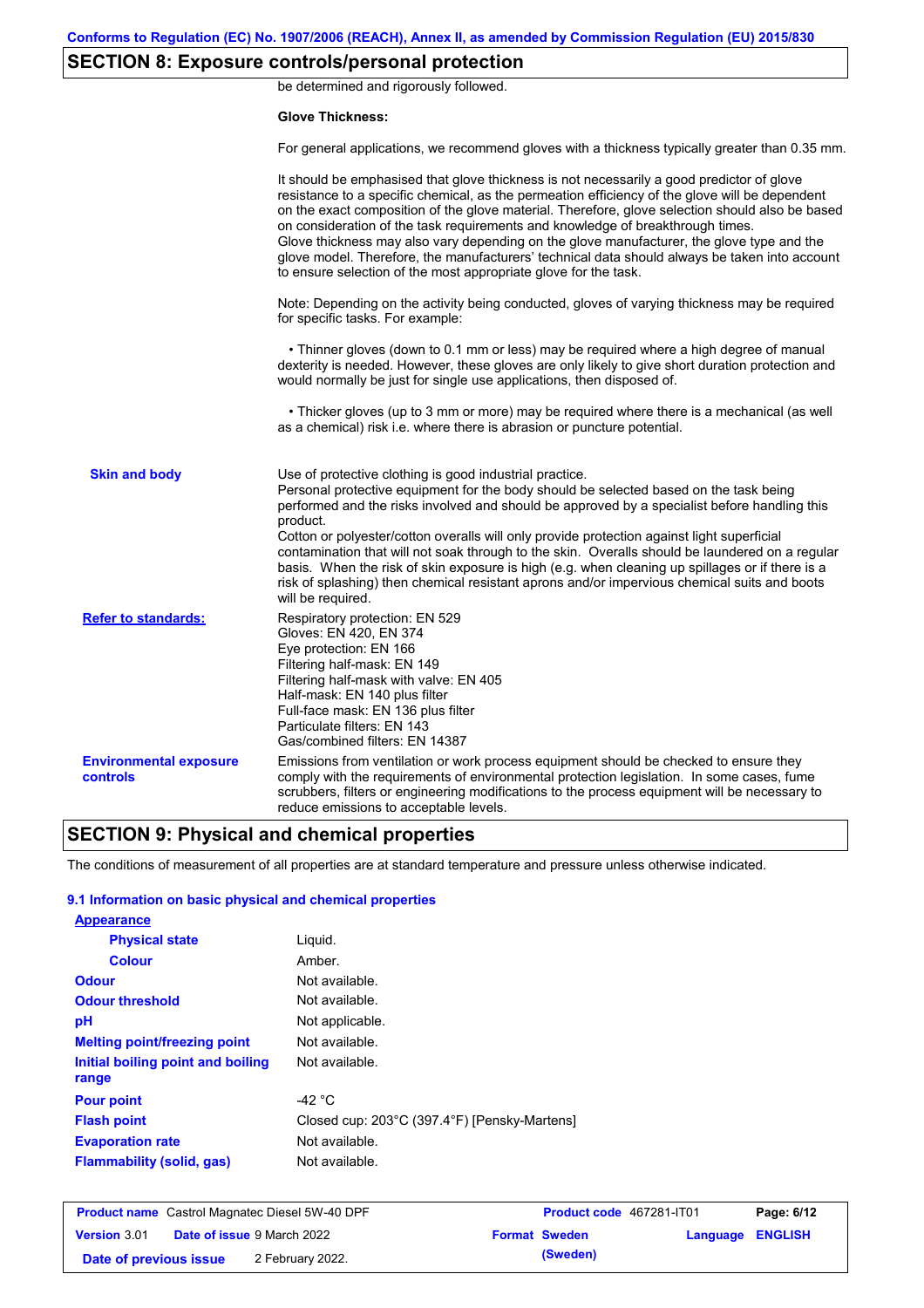## **SECTION 9: Physical and chemical properties**

| <b>Upper/lower flammability or</b><br>explosive limits | Not available.                                                                                                                                    |           |                         |                    |          |                         |               |
|--------------------------------------------------------|---------------------------------------------------------------------------------------------------------------------------------------------------|-----------|-------------------------|--------------------|----------|-------------------------|---------------|
| <b>Vapour pressure</b>                                 | Not available.                                                                                                                                    |           |                         |                    |          |                         |               |
|                                                        |                                                                                                                                                   |           | Vapour Pressure at 20°C |                    |          | Vapour pressure at 50°C |               |
|                                                        | <b>Ingredient name</b>                                                                                                                            | mm Hg kPa |                         | <b>Method</b>      | mm<br>Hg | kPa                     | <b>Method</b> |
|                                                        | Distillates (petroleum),<br>hydrotreated heavy<br>paraffinic                                                                                      | < 0.08    | < 0.011                 | <b>ASTM D 5191</b> |          |                         |               |
|                                                        | Distillates (petroleum),<br>hydrotreated heavy<br>paraffinic                                                                                      | < 0.08    | < 0.011                 | <b>ASTM D 5191</b> |          |                         |               |
| <b>Vapour density</b>                                  | Not available.                                                                                                                                    |           |                         |                    |          |                         |               |
| <b>Relative density</b>                                | Not available.                                                                                                                                    |           |                         |                    |          |                         |               |
| <b>Density</b>                                         | <1000 kg/m <sup>3</sup> (<1 g/cm <sup>3</sup> ) at 20 <sup>°</sup> C                                                                              |           |                         |                    |          |                         |               |
| <b>Solubility(ies)</b>                                 | insoluble in water.                                                                                                                               |           |                         |                    |          |                         |               |
| <b>Partition coefficient: n-octanol/</b><br>water      | Not applicable.                                                                                                                                   |           |                         |                    |          |                         |               |
| <b>Auto-ignition temperature</b>                       | Not available.                                                                                                                                    |           |                         |                    |          |                         |               |
| <b>Decomposition temperature</b>                       | Not available.                                                                                                                                    |           |                         |                    |          |                         |               |
| <b>Viscosity</b>                                       | Kinematic: 75.5 mm <sup>2</sup> /s (75.5 cSt) at 40 $^{\circ}$ C<br>Kinematic: 12.8 to 16 mm <sup>2</sup> /s (12.8 to 16 cSt) at 100 $^{\circ}$ C |           |                         |                    |          |                         |               |
| <b>Explosive properties</b>                            | Not available.                                                                                                                                    |           |                         |                    |          |                         |               |
| <b>Oxidising properties</b>                            | Not available.                                                                                                                                    |           |                         |                    |          |                         |               |
| <b>Particle characteristics</b>                        |                                                                                                                                                   |           |                         |                    |          |                         |               |
| <b>Median particle size</b>                            | Not applicable.                                                                                                                                   |           |                         |                    |          |                         |               |
| 9.2 Other information                                  |                                                                                                                                                   |           |                         |                    |          |                         |               |
| No additional information.                             |                                                                                                                                                   |           |                         |                    |          |                         |               |
| <b>SECTION 10: Stability and reactivity</b>            |                                                                                                                                                   |           |                         |                    |          |                         |               |
| <b>10.1 Reactivity</b>                                 | No specific test data available for this product. Refer to Conditions to avoid and Incompatible<br>materials for additional information.          |           |                         |                    |          |                         |               |
| <b>10.2 Chemical stability</b>                         | The product is stable.                                                                                                                            |           |                         |                    |          |                         |               |

| <b>10.4 Conditions to avoid</b> | Avoid all possible sources of ignition (spark or flame). |
|---------------------------------|----------------------------------------------------------|

**10.5 Incompatible materials** Reactive or incompatible with the following materials: oxidising materials.

**10.6 Hazardous decomposition products** Under normal conditions of storage and use, hazardous decomposition products should not be produced.

Under normal conditions of storage and use, hazardous reactions will not occur. Under normal conditions of storage and use, hazardous polymerisation will not occur.

### **SECTION 11: Toxicological information**

#### **11.1 Information on toxicological effects Acute toxicity estimates**

**10.3 Possibility of hazardous reactions**

|                                                       | <b>Product/ingredient name</b>                                                                                      | Oral (mg/<br>kg) | <b>Dermal</b><br>(mg/kg) | <b>Inhalation</b><br>(gases)<br>(ppm) | <b>Inhalation</b><br>(vapours)<br>(mg/l) | <b>Inhalation</b><br>(dusts)<br>and mists)<br>(mg/l) |  |
|-------------------------------------------------------|---------------------------------------------------------------------------------------------------------------------|------------------|--------------------------|---------------------------------------|------------------------------------------|------------------------------------------------------|--|
| maleic anhydride                                      |                                                                                                                     | 500              | N/A                      | N/A                                   | N/A                                      | N/A                                                  |  |
| <b>Information on likely</b><br>routes of exposure    | Routes of entry anticipated: Dermal, Inhalation.                                                                    |                  |                          |                                       |                                          |                                                      |  |
| <b>Potential acute health effects</b>                 |                                                                                                                     |                  |                          |                                       |                                          |                                                      |  |
| <b>Inhalation</b>                                     | Exposure to decomposition products may cause a health hazard. Serious effects may be<br>delayed following exposure. |                  |                          |                                       |                                          |                                                      |  |
| <b>Product name</b> Castrol Magnatec Diesel 5W-40 DPF |                                                                                                                     |                  |                          | Product code 467281-IT01              |                                          | Page: 7/12                                           |  |
| Version 3.01                                          | Date of issue 9 March 2022                                                                                          |                  | <b>Format Sweden</b>     |                                       |                                          | <b>ENGLISH</b><br>Language                           |  |
| Date of previous issue                                | 2 February 2022.                                                                                                    |                  | (Sweden)                 |                                       |                                          |                                                      |  |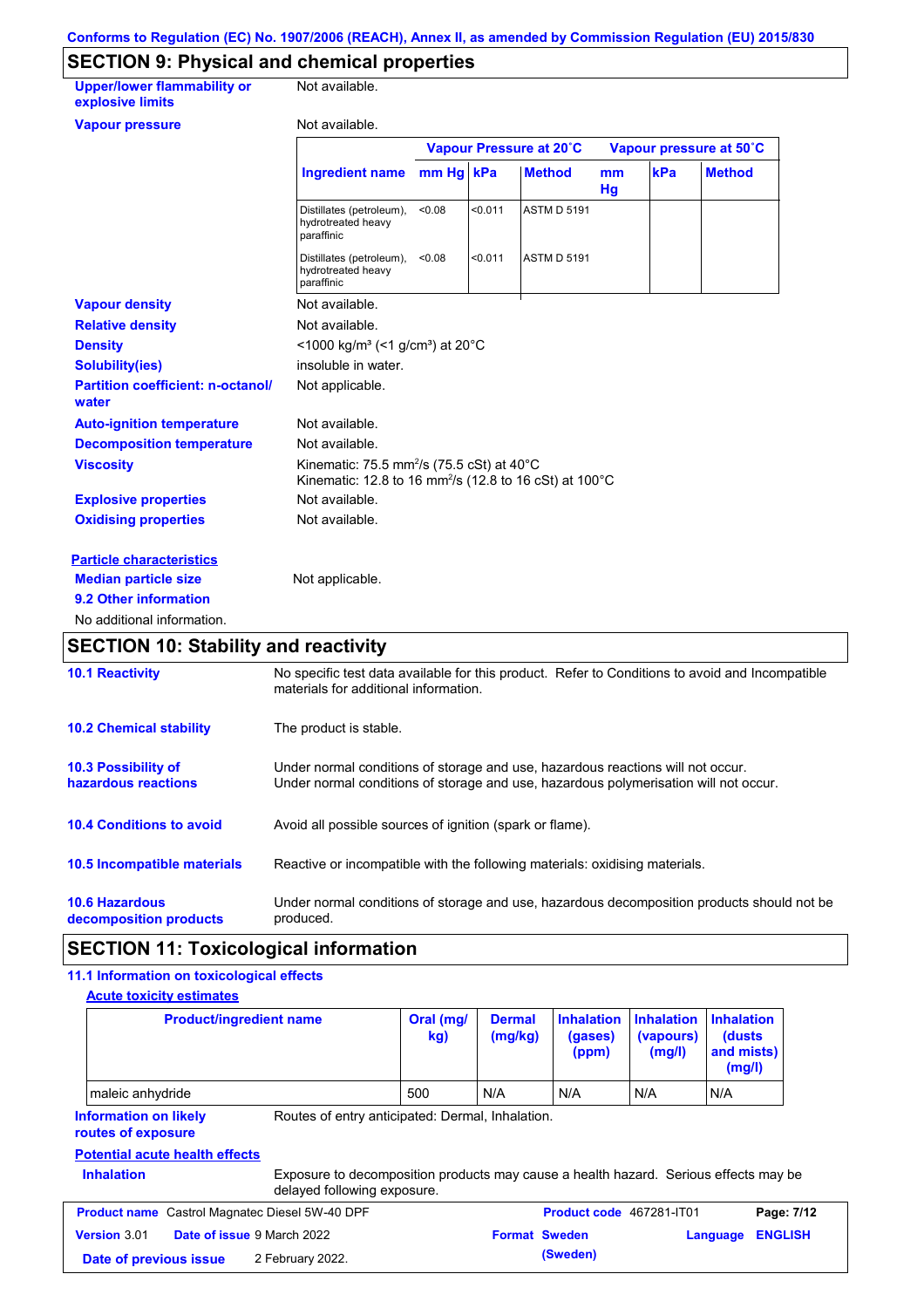| Conforms to Regulation (EC) No. 1907/2006 (REACH), Annex II, as amended by Commission Regulation (EU) 2015/830 |  |
|----------------------------------------------------------------------------------------------------------------|--|
|----------------------------------------------------------------------------------------------------------------|--|

## **SECTION 11: Toxicological information**

| <b>Ingestion</b>                        | No known significant effects or critical hazards.                                                                                                                                                                                                                                                                                                                                                               |  |  |
|-----------------------------------------|-----------------------------------------------------------------------------------------------------------------------------------------------------------------------------------------------------------------------------------------------------------------------------------------------------------------------------------------------------------------------------------------------------------------|--|--|
| <b>Skin contact</b>                     | Defatting to the skin. May cause skin dryness and irritation.                                                                                                                                                                                                                                                                                                                                                   |  |  |
| <b>Eye contact</b>                      | No known significant effects or critical hazards.                                                                                                                                                                                                                                                                                                                                                               |  |  |
|                                         | Symptoms related to the physical, chemical and toxicological characteristics                                                                                                                                                                                                                                                                                                                                    |  |  |
| <b>Inhalation</b>                       | No specific data.                                                                                                                                                                                                                                                                                                                                                                                               |  |  |
| <b>Ingestion</b>                        | No specific data.                                                                                                                                                                                                                                                                                                                                                                                               |  |  |
| <b>Skin contact</b>                     | Adverse symptoms may include the following:<br>irritation<br>dryness<br>cracking                                                                                                                                                                                                                                                                                                                                |  |  |
| Eye contact                             | No specific data.                                                                                                                                                                                                                                                                                                                                                                                               |  |  |
|                                         | Delayed and immediate effects as well as chronic effects from short and long-term exposure                                                                                                                                                                                                                                                                                                                      |  |  |
| <b>Inhalation</b>                       | Overexposure to the inhalation of airborne droplets or aerosols may cause irritation of the<br>respiratory tract.                                                                                                                                                                                                                                                                                               |  |  |
| <b>Ingestion</b>                        | Ingestion of large quantities may cause nausea and diarrhoea.                                                                                                                                                                                                                                                                                                                                                   |  |  |
| <b>Skin contact</b>                     | Prolonged or repeated contact can defat the skin and lead to irritation and/or dermatitis.                                                                                                                                                                                                                                                                                                                      |  |  |
| <b>Eye contact</b>                      | Potential risk of transient stinging or redness if accidental eye contact occurs.                                                                                                                                                                                                                                                                                                                               |  |  |
| <b>Potential chronic health effects</b> |                                                                                                                                                                                                                                                                                                                                                                                                                 |  |  |
| <b>General</b>                          | <b>USED ENGINE OILS</b><br>Combustion products resulting from the operation of internal combustion engines contaminate<br>engine oils during use. Used engine oil may contain hazardous components which have the<br>potential to cause skin cancer. Frequent or prolonged contact with all types and makes of used<br>engine oil must therefore be avoided and a high standard of personal hygiene maintained. |  |  |
| <b>Carcinogenicity</b>                  | No known significant effects or critical hazards.                                                                                                                                                                                                                                                                                                                                                               |  |  |
| <b>Mutagenicity</b>                     | No known significant effects or critical hazards.                                                                                                                                                                                                                                                                                                                                                               |  |  |
| <b>Developmental effects</b>            | No known significant effects or critical hazards.                                                                                                                                                                                                                                                                                                                                                               |  |  |
| <b>Fertility effects</b>                | No known significant effects or critical hazards.                                                                                                                                                                                                                                                                                                                                                               |  |  |

### **SECTION 12: Ecological information**

**12.1 Toxicity**

**Environmental hazards** Not classified as dangerous

#### **12.2 Persistence and degradability**

Expected to be biodegradable.

#### **12.3 Bioaccumulative potential**

This product is not expected to bioaccumulate through food chains in the environment.

| <b>12.4 Mobility in soil</b>                                  |                                                                      |
|---------------------------------------------------------------|----------------------------------------------------------------------|
| <b>Soil/water partition</b><br>coefficient (K <sub>oc</sub> ) | Not available.                                                       |
| <b>Mobility</b>                                               | Spillages may penetrate the soil causing ground water contamination. |

### **12.5 Results of PBT and vPvB assessment**

Product does not meet the criteria for PBT or vPvB according to Regulation (EC) No. 1907/2006, Annex XIII.

#### **12.6 Other adverse effects**

**Other ecological information**

Spills may form a film on water surfaces causing physical damage to organisms. Oxygen transfer could also be impaired.

## **SECTION 13: Disposal considerations**

| <b>13.1 Waste treatment methods</b> |                                                                                                                                                                      |
|-------------------------------------|----------------------------------------------------------------------------------------------------------------------------------------------------------------------|
| <b>Product</b>                      |                                                                                                                                                                      |
| <b>Methods of disposal</b>          | Where possible, arrange for product to be recycled. Dispose of via an authorised person/<br>licensed waste disposal contractor in accordance with local regulations. |
| <b>Hazardous waste</b>              | Yes.                                                                                                                                                                 |
| European waste catalogue (EWC)      |                                                                                                                                                                      |

| <b>Product name</b> Castrol Magnatec Diesel 5W-40 DPF |  | <b>Product code</b> 467281-IT01   |                      | Page: 8/12       |  |
|-------------------------------------------------------|--|-----------------------------------|----------------------|------------------|--|
| <b>Version 3.01</b>                                   |  | <b>Date of issue 9 March 2022</b> | <b>Format Sweden</b> | Language ENGLISH |  |
| Date of previous issue                                |  | 2 February 2022.                  | (Sweden)             |                  |  |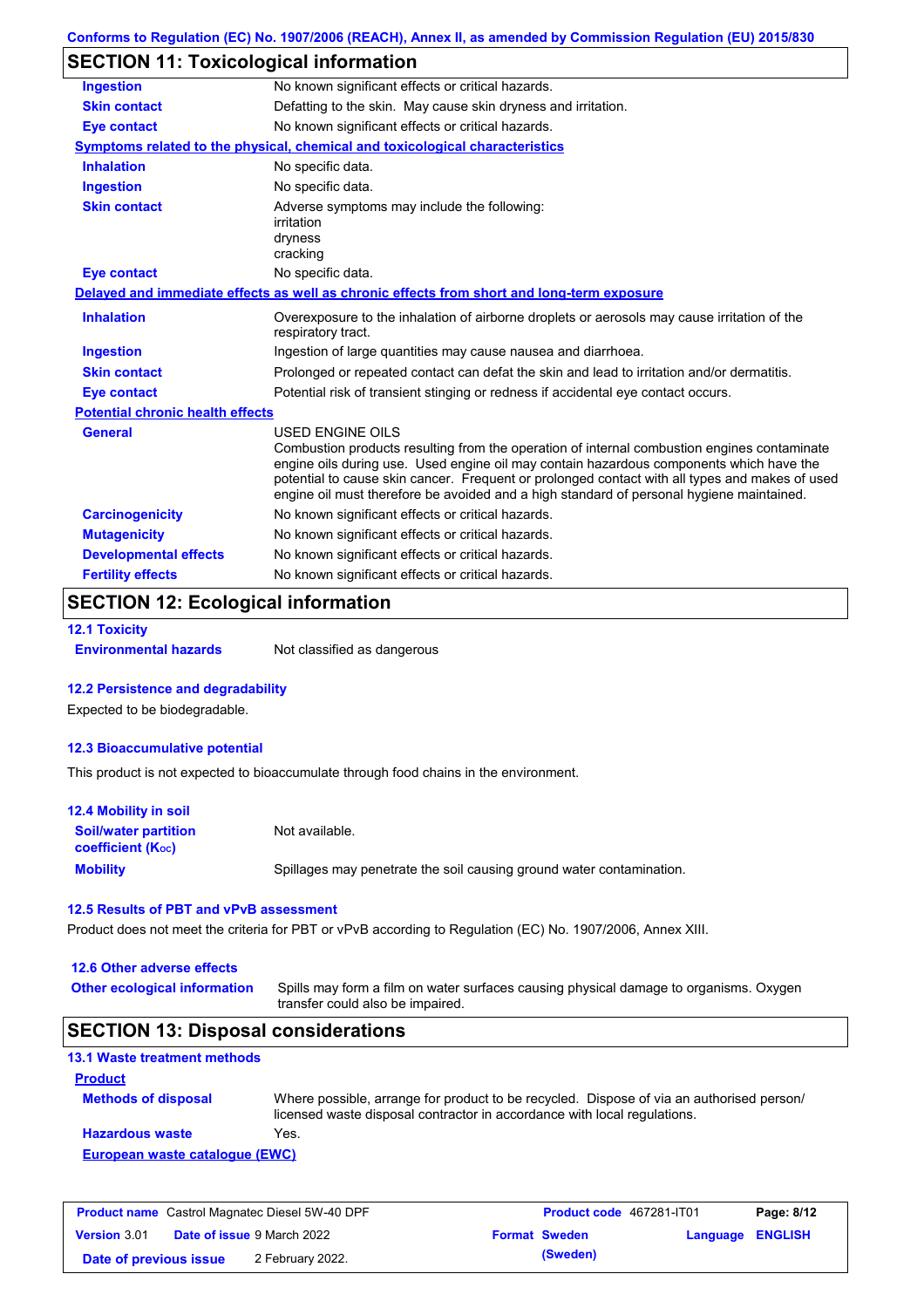## **SECTION 13: Disposal considerations**

| <b>Waste code</b> | <b>Waste designation</b>                |  |
|-------------------|-----------------------------------------|--|
| $130208*$         | other engine, gear and lubricating oils |  |

However, deviation from the intended use and/or the presence of any potential contaminants may require an alternative waste disposal code to be assigned by the end user.

|--|

| <b>Methods of disposal</b> | Where possible, arrange for product to be recycled. Dispose of via an authorised person/<br>licensed waste disposal contractor in accordance with local regulations.                                                                                                                                                                                                                                                                                                                                                                                                                                                                                                                                                                                                                              |
|----------------------------|---------------------------------------------------------------------------------------------------------------------------------------------------------------------------------------------------------------------------------------------------------------------------------------------------------------------------------------------------------------------------------------------------------------------------------------------------------------------------------------------------------------------------------------------------------------------------------------------------------------------------------------------------------------------------------------------------------------------------------------------------------------------------------------------------|
| <b>Special precautions</b> | This material and its container must be disposed of in a safe way. Empty containers or liners<br>may retain some product residues. Avoid dispersal of spilt material and runoff and contact with<br>soil, waterways, drains and sewers.                                                                                                                                                                                                                                                                                                                                                                                                                                                                                                                                                           |
| <b>Methods of disposal</b> | The regulations regarding manufacturers' responsibility for packaging material waste is<br>regulated in "Förordningen om producentansvar för förpackningar". Packaging materials are to<br>be reused or recycled in accordance with the goals outlined in this regulation. The company<br>complies with this manufacturer's responsibility through its association with REPA, which is a<br>subsidiary company of four materials handling companies. The materials handling companies<br>collect, remove and process used and sorted packaging materials through the employment of<br>contractors. Questions regarding collection of packaging materials on a local basis may be<br>directed to the materials company and its contractors. For further information, contact REPA,<br>www.repa.se. |
|                            | Drums and containers are placed in a tilted position, approx $10^{\circ}$ , drums are turned with the<br>bungholes downwards and the 2" bunghole in the lowest position, containers with the valve<br>downwards. Other packages are placed upside down for eduction. Let stand at temperatures<br>above 15°C until drip dry or at least 30 minutes. Recover and add the remainders in the process<br>where the product is used, or send for special waste treatment. Send empty packages to a<br>certified recycler/receiver for recycling.                                                                                                                                                                                                                                                       |
| <b>References</b>          | Commission 2014/955/EU                                                                                                                                                                                                                                                                                                                                                                                                                                                                                                                                                                                                                                                                                                                                                                            |

Directive 2008/98/EC

### **SECTION 14: Transport information**

|                                           | <b>ADR/RID</b> | <b>ADN</b>     | <b>IMDG</b>    | <b>IATA</b>    |
|-------------------------------------------|----------------|----------------|----------------|----------------|
| 14.1 UN number                            | Not regulated. | Not regulated. | Not regulated. | Not regulated. |
| 14.2 UN proper<br>shipping name           |                |                |                |                |
| <b>14.3 Transport</b><br>hazard class(es) |                |                |                |                |
| 14.4 Packing<br>group                     |                |                |                |                |
| 14.5<br><b>Environmental</b><br>hazards   | No.            | No.            | No.            | No.            |
| <b>Additional</b><br>information          |                |                |                |                |

**14.6 Special precautions for user** Not available.

**14.7 Transport in bulk according to IMO instruments**

Not available.

**Version** 3.01 **Date of previous issue (Sweden)** 2 February 2022.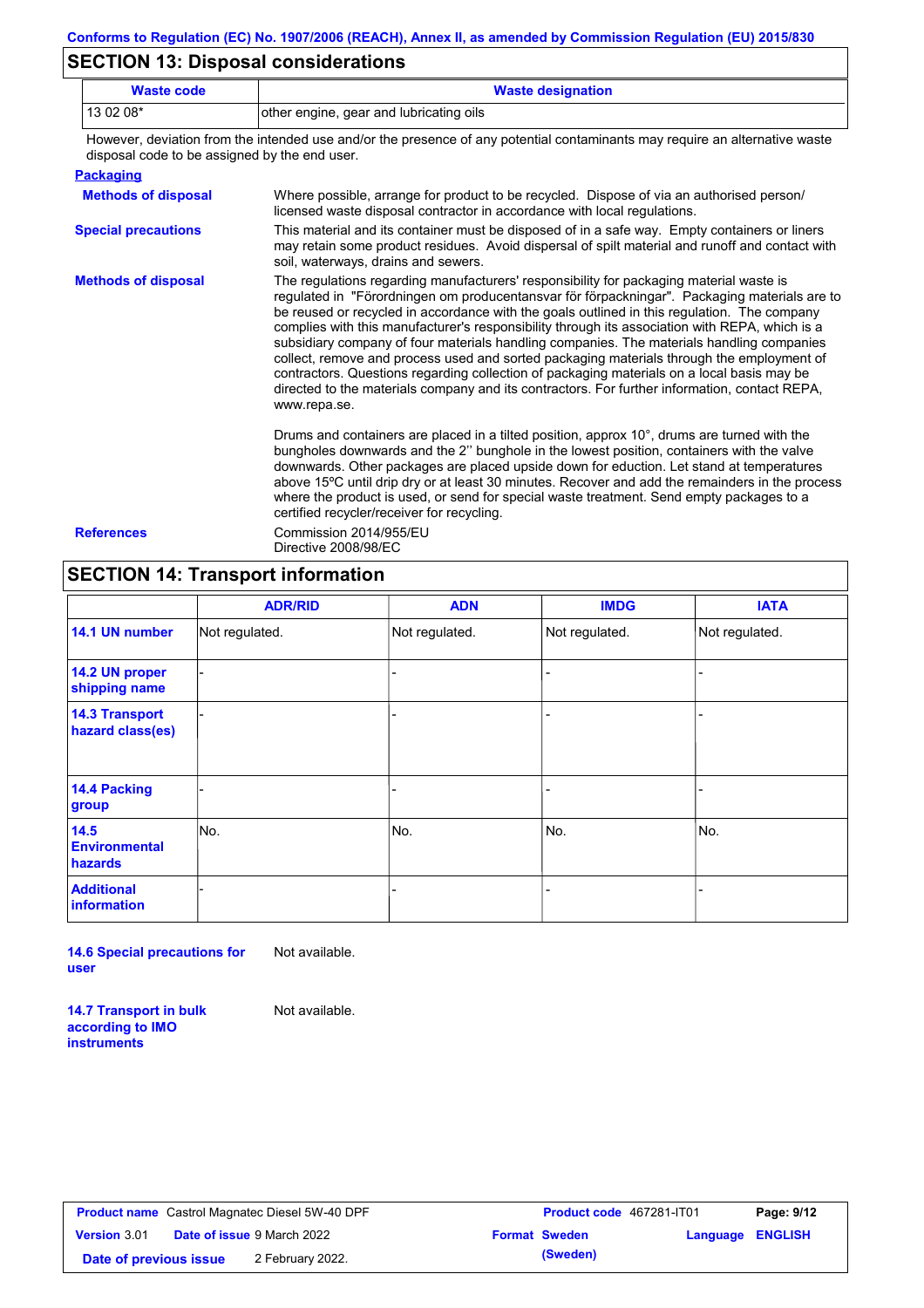### **SECTION 15: Regulatory information**

|                                                                                                                                                          | 15.1 Safety, health and environmental regulations/legislation specific for the substance or mixture                                                                                       |
|----------------------------------------------------------------------------------------------------------------------------------------------------------|-------------------------------------------------------------------------------------------------------------------------------------------------------------------------------------------|
| EU Regulation (EC) No. 1907/2006 (REACH)                                                                                                                 |                                                                                                                                                                                           |
| <b>Annex XIV - List of substances subject to authorisation</b>                                                                                           |                                                                                                                                                                                           |
| <b>Annex XIV</b>                                                                                                                                         |                                                                                                                                                                                           |
| None of the components are listed.                                                                                                                       |                                                                                                                                                                                           |
| <b>Substances of very high concern</b>                                                                                                                   |                                                                                                                                                                                           |
| None of the components are listed.                                                                                                                       |                                                                                                                                                                                           |
| EU Regulation (EC) No. 1907/2006 (REACH)                                                                                                                 |                                                                                                                                                                                           |
| <b>Annex XVII - Restrictions</b><br>on the manufacture,<br>placing on the market<br>and use of certain<br>dangerous substances,<br>mixtures and articles | Not applicable.                                                                                                                                                                           |
| <b>Other regulations</b>                                                                                                                                 |                                                                                                                                                                                           |
| <b>REACH Status</b>                                                                                                                                      | The company, as identified in Section 1, sells this product in the EU in compliance with the<br>current requirements of REACH.                                                            |
| <b>United States inventory</b><br>(TSCA 8b)                                                                                                              | All components are active or exempted.                                                                                                                                                    |
| <b>Australia inventory (AIIC)</b>                                                                                                                        | All components are listed or exempted.                                                                                                                                                    |
| <b>Canada inventory</b>                                                                                                                                  | All components are listed or exempted.                                                                                                                                                    |
| <b>China inventory (IECSC)</b>                                                                                                                           | At least one component is not listed.                                                                                                                                                     |
| <b>Japan inventory (CSCL)</b>                                                                                                                            | All components are listed or exempted.                                                                                                                                                    |
| <b>Korea inventory (KECI)</b>                                                                                                                            | All components are listed or exempted.                                                                                                                                                    |
| <b>Philippines inventory</b><br>(PICCS)                                                                                                                  | At least one component is not listed.                                                                                                                                                     |
| <b>Taiwan Chemical</b><br><b>Substances Inventory</b><br>(TCSI)                                                                                          | All components are listed or exempted.                                                                                                                                                    |
| Ozone depleting substances (1005/2009/EU)                                                                                                                |                                                                                                                                                                                           |
| Not listed.                                                                                                                                              |                                                                                                                                                                                           |
| Prior Informed Consent (PIC) (649/2012/EU)<br>Not listed.                                                                                                |                                                                                                                                                                                           |
| <b>Persistent Organic Pollutants</b><br>Not listed.                                                                                                      |                                                                                                                                                                                           |
| <b>EU - Water framework directive - Priority substances</b>                                                                                              |                                                                                                                                                                                           |
| None of the components are listed.                                                                                                                       |                                                                                                                                                                                           |
| <b>Seveso Directive</b>                                                                                                                                  |                                                                                                                                                                                           |
| This product is not controlled under the Seveso Directive.                                                                                               |                                                                                                                                                                                           |
|                                                                                                                                                          |                                                                                                                                                                                           |
| <b>15.2 Chemical safety</b><br>assessment                                                                                                                | A Chemical Safety Assessment has been carried out for one or more of the substances within<br>this mixture. A Chemical Safety Assessment has not been carried out for the mixture itself. |

# **SECTION 16: Other information**

| <b>Abbreviations and acronyms</b> | ADN = European Provisions concerning the International Carriage of Dangerous Goods by<br>Inland Waterway |
|-----------------------------------|----------------------------------------------------------------------------------------------------------|
|                                   | ADR = The European Agreement concerning the International Carriage of Dangerous Goods by                 |
|                                   |                                                                                                          |
|                                   | Road                                                                                                     |
|                                   | $ATE = Acute Toxicity Estimate$                                                                          |
|                                   | <b>BCF</b> = Bioconcentration Factor                                                                     |
|                                   | CAS = Chemical Abstracts Service                                                                         |
|                                   | CLP = Classification, Labelling and Packaging Regulation [Regulation (EC) No. 1272/2008]                 |
|                                   | CSA = Chemical Safety Assessment                                                                         |
|                                   | CSR = Chemical Safety Report                                                                             |
|                                   | DMEL = Derived Minimal Effect Level                                                                      |
|                                   | DNEL = Derived No Effect Level                                                                           |
|                                   | EINECS = European Inventory of Existing Commercial chemical Substances                                   |
|                                   | ES = Exposure Scenario                                                                                   |

| <b>Product name</b> Castrol Magnatec Diesel 5W-40 DPF |                                   |                  | <b>Product code</b> 467281-IT01 | Page: 10/12          |                         |  |
|-------------------------------------------------------|-----------------------------------|------------------|---------------------------------|----------------------|-------------------------|--|
| <b>Version 3.01</b>                                   | <b>Date of issue</b> 9 March 2022 |                  |                                 | <b>Format Sweden</b> | <b>Language ENGLISH</b> |  |
| Date of previous issue                                |                                   | 2 February 2022. |                                 | (Sweden)             |                         |  |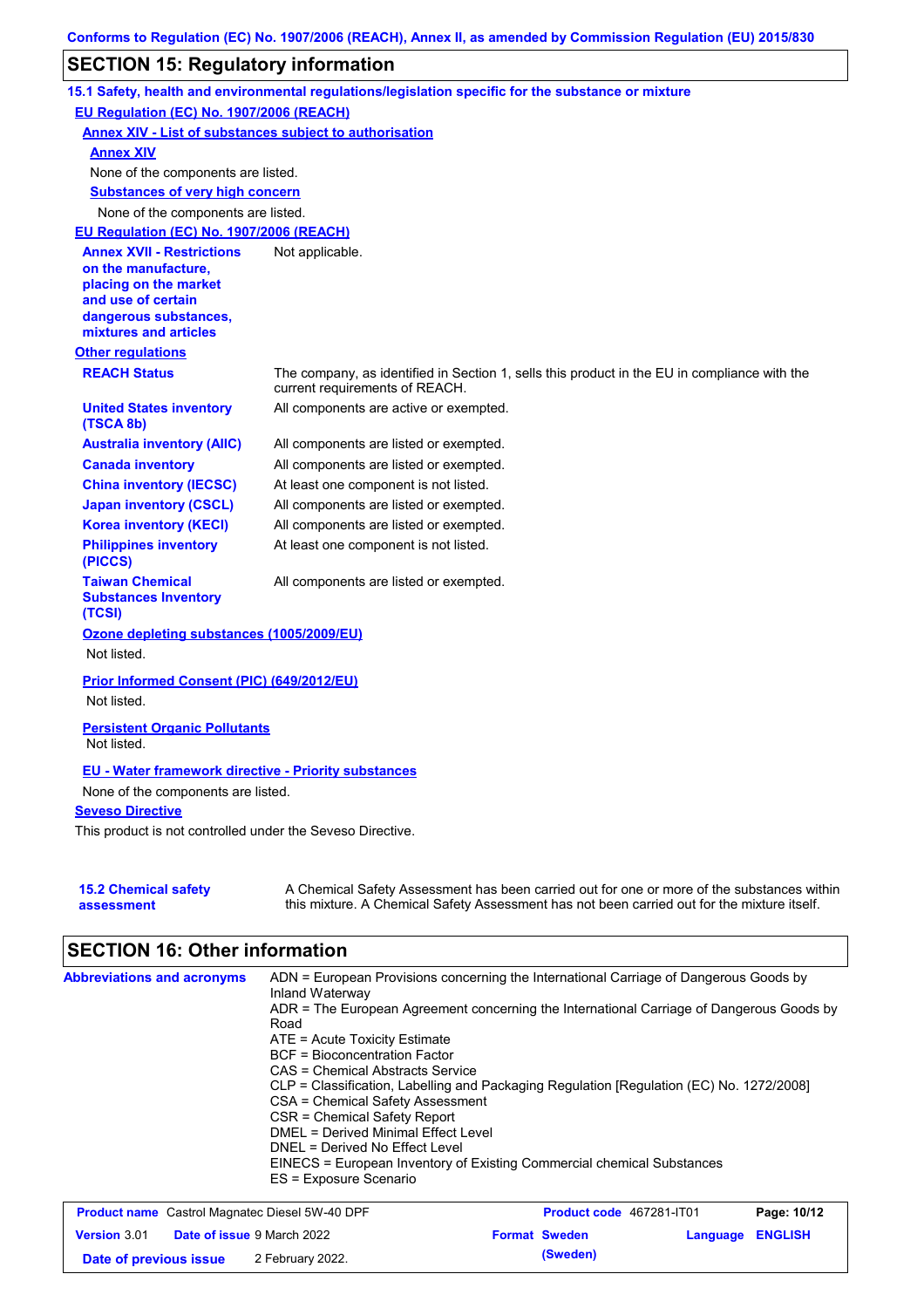# **SECTION 16: Other information**

| 64741-89-5 / RRN 01-2119487067-30, 64741-95-3 / RRN 01-2119487081-40, 64741-96-4/ RRN |
|---------------------------------------------------------------------------------------|
|                                                                                       |
|                                                                                       |
|                                                                                       |
|                                                                                       |
|                                                                                       |
|                                                                                       |
|                                                                                       |
|                                                                                       |
|                                                                                       |

### **Procedure used to derive the classification according to Regulation (EC) No. 1272/2008 [CLP/GHS]**

| <b>Classification</b>                                                                  |                                                                                                                                | <b>Justification</b>                                                                                                                                                                                                                                                                                                                                                                                                                              |  |  |  |
|----------------------------------------------------------------------------------------|--------------------------------------------------------------------------------------------------------------------------------|---------------------------------------------------------------------------------------------------------------------------------------------------------------------------------------------------------------------------------------------------------------------------------------------------------------------------------------------------------------------------------------------------------------------------------------------------|--|--|--|
| Not classified.                                                                        |                                                                                                                                |                                                                                                                                                                                                                                                                                                                                                                                                                                                   |  |  |  |
| <b>Full text of abbreviated H</b><br><b>statements</b>                                 | H302<br>H304<br>H314<br>H317<br>H318<br>H334<br>H372<br>H413<br><b>EUH071</b>                                                  | Harmful if swallowed.<br>May be fatal if swallowed and enters airways.<br>Causes severe skin burns and eye damage.<br>May cause an allergic skin reaction.<br>Causes serious eye damage.<br>May cause allergy or asthma symptoms or breathing difficulties if<br>inhaled.<br>Causes damage to organs through prolonged or repeated<br>exposure.<br>May cause long lasting harmful effects to aquatic life.<br>Corrosive to the respiratory tract. |  |  |  |
| <b>Full text of classifications</b><br><b>[CLP/GHS]</b>                                | Acute Tox, 4<br>Aquatic Chronic 4<br>Asp. Tox. 1<br>Eye Dam. 1<br>Resp. Sens. 1<br>Skin Corr. 1B<br>Skin Sens, 1A<br>STOT RE 1 | <b>ACUTE TOXICITY - Category 4</b><br>LONG-TERM (CHRONIC) AQUATIC HAZARD - Category 4<br><b>ASPIRATION HAZARD - Category 1</b><br>SERIOUS EYE DAMAGE/EYE IRRITATION - Category 1<br><b>RESPIRATORY SENSITISATION - Category 1</b><br>SKIN CORROSION/IRRITATION - Category 1B<br>SKIN SENSITISATION - Category 1A<br>SPECIFIC TARGET ORGAN TOXICITY - REPEATED<br><b>EXPOSURE - Category 1</b>                                                     |  |  |  |
| <b>History</b>                                                                         |                                                                                                                                |                                                                                                                                                                                                                                                                                                                                                                                                                                                   |  |  |  |
| Date of issue/Date of<br>revision                                                      | 09/03/2022.                                                                                                                    |                                                                                                                                                                                                                                                                                                                                                                                                                                                   |  |  |  |
| Date of previous issue                                                                 | 02/02/2022.                                                                                                                    |                                                                                                                                                                                                                                                                                                                                                                                                                                                   |  |  |  |
| <b>Prepared by</b>                                                                     | <b>Product Stewardship</b>                                                                                                     |                                                                                                                                                                                                                                                                                                                                                                                                                                                   |  |  |  |
| $\triangledown$ Indicates information that has changed from previously issued version. |                                                                                                                                |                                                                                                                                                                                                                                                                                                                                                                                                                                                   |  |  |  |
| <b>Notice to reader</b>                                                                |                                                                                                                                |                                                                                                                                                                                                                                                                                                                                                                                                                                                   |  |  |  |

| <b>Product name</b> Castrol Magnatec Diesel 5W-40 DPF |  | Product code 467281-IT01          |  | Page: 11/12          |                         |  |
|-------------------------------------------------------|--|-----------------------------------|--|----------------------|-------------------------|--|
| <b>Version 3.01</b>                                   |  | <b>Date of issue 9 March 2022</b> |  | <b>Format Sweden</b> | <b>Language ENGLISH</b> |  |
| Date of previous issue                                |  | 2 February 2022.                  |  | (Sweden)             |                         |  |